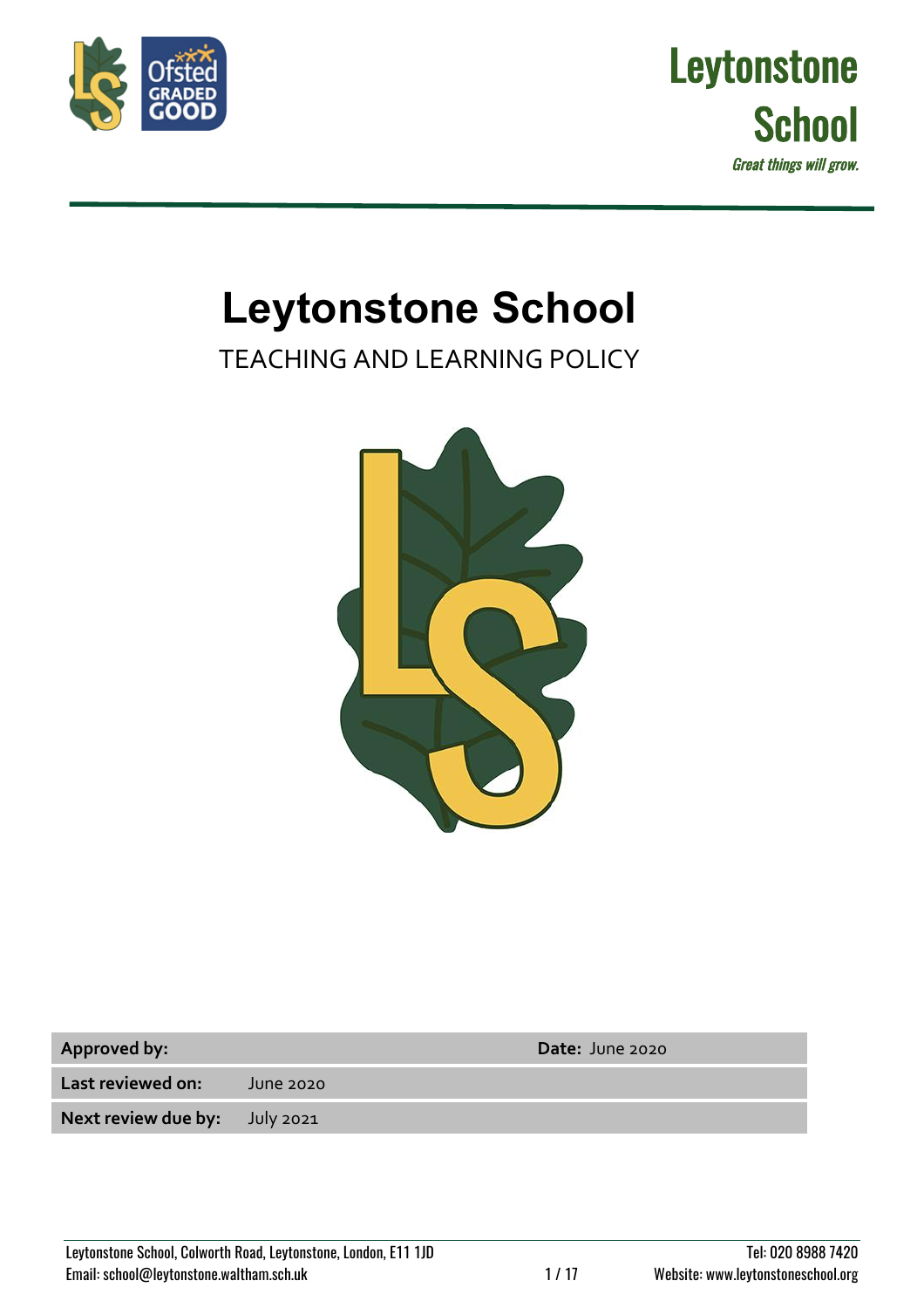# **CONTENTS**

| $1_{\cdot}$ | <b>Rationale</b>    |                                                       |    |  | 3                   |
|-------------|---------------------|-------------------------------------------------------|----|--|---------------------|
| 2.          | <b>Principals</b>   |                                                       |    |  |                     |
| 3.          | <b>Expectations</b> |                                                       |    |  |                     |
| 4.          | <b>Marking</b>      |                                                       |    |  | and                 |
| 5.          | Prepared            | Learning                                              | at |  | Home                |
| 6.          |                     | Initial Teacher Training and Newly Qualified Teachers |    |  |                     |
| 7.          |                     | Monitoring and Improving the Quality of               |    |  | <b>Teaching</b>     |
| 8.          | Implementation      |                                                       |    |  |                     |
| 9.          | <b>APPENDIX</b>     |                                                       |    |  |                     |
|             | <b>10. APPENDIX</b> |                                                       |    |  | $\mathbf l$         |
|             | 11. APPENDIX        |                                                       |    |  | 11<br>$\mathbf{  }$ |
|             |                     |                                                       |    |  | 16                  |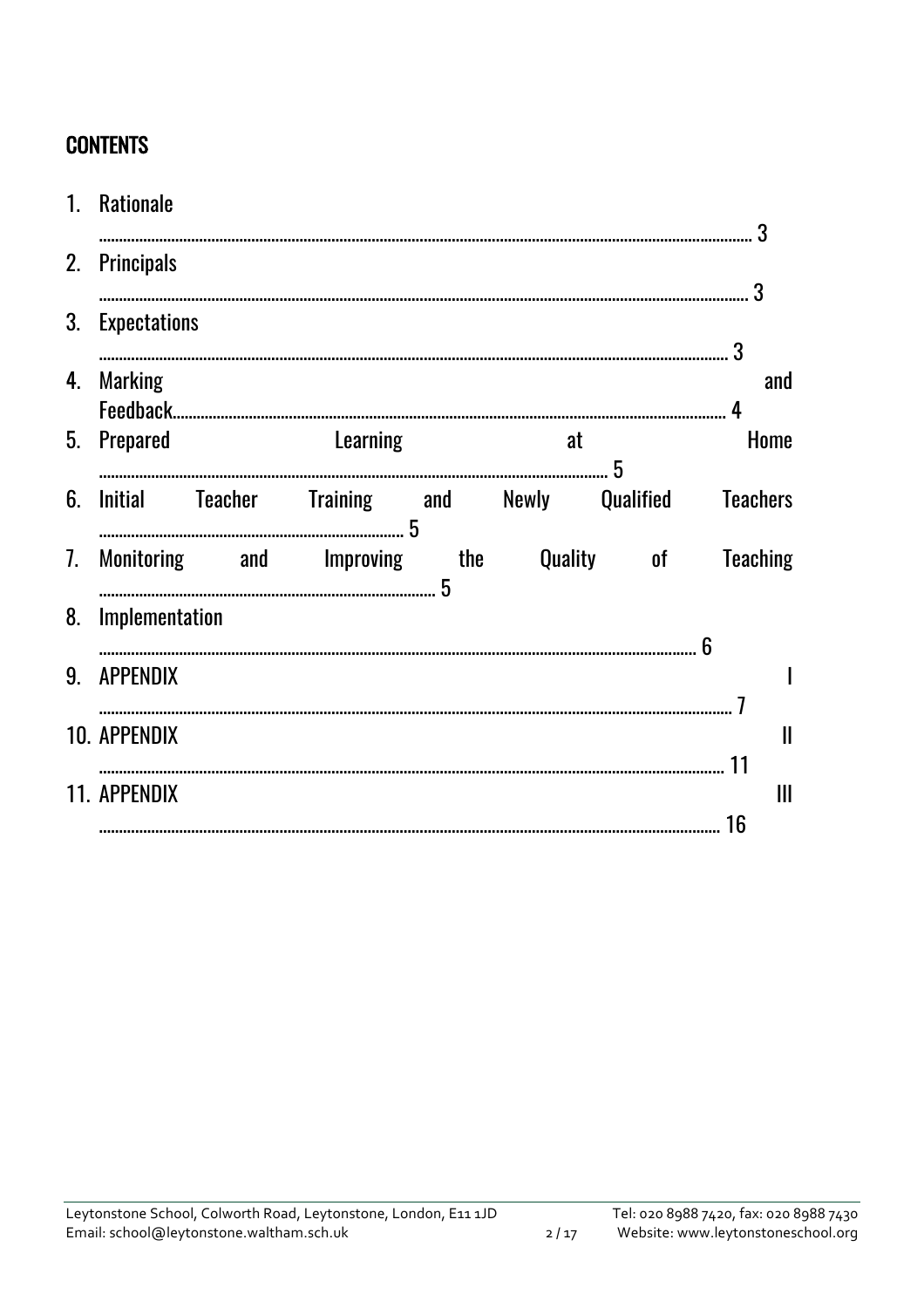# **Teaching and Learning at Leytonstone School**

*"We are both teacher and student; when we make mistakes, we reflect, regroup and improve."*

# **1 Our Rationale**

*To create a teaching and learning policy that puts the relationship between pupils and teachers at its heart. To enable teachers to be professionals and to allow pupils to make progress.*

# **2 Our Principles**

*"We are curious, we ask questions, we delve and discover."*

*At Leytonstone School we believe that:*

- Teaching and learning happens everywhere, in every interaction with one another, and that everyone has the ability and should have opportunity to progress and succeed.
- All pupils should receive the best outcomes possible through learning journeys that are guided by professionals who continually aim to better their own practice and strive for excellence.
- There is empowerment through knowledge and that it is everyone's duty to extend one another's understanding of how to apply it in different contexts.
- Learning isn't linear and that there is no one route that works for everyone.
- Success means something different for everyone, and should be celebrated when it's realised.
- Teaching and learning is a moral endeavour and must develop the whole person head, hand and heart.
- The acquisition and progression of knowledge, skills and learning habits takes time and effort because learning happens when we are asked to think hard.
- The best intervention a pupil can have is quality first teaching, every time, all the time.

# **3 Our Expectations**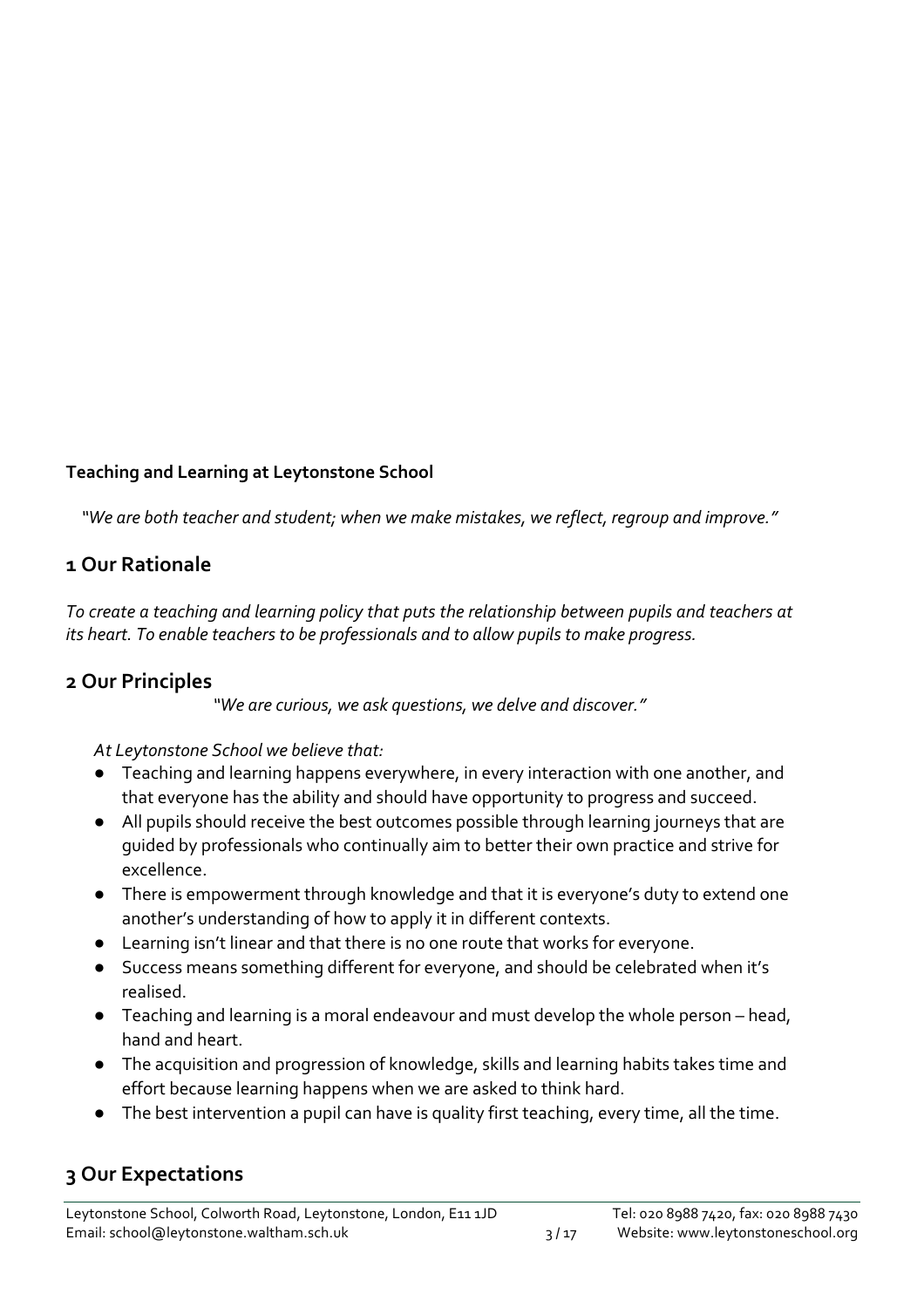*"We work hard together, hands held, challenged to improve, and we improve, every day."*

*At Leytonstone School we want our pupils' provision to be supported by a deep understanding of their context and to be planned using evidence-based research. In considering how to meet the needs of all, we aim to inspire and create curious learners who ask questions, are independent and aspirational. We believe that everyone has the right to learn and work in a positive, safe environment, free from distraction, discrimination or negative behaviour. By working in and an open-door culture where everyone is confident to experiment and take risks and through collaboration at all levels, we will ensure equitable access to the curriculum and opportunities to experience the wider world. At Leytonstone School we expect:*

- Everyone to aim for excellence, all the time.
- Teachers and leaders to make sound pedagogical and professional decisions, based on a deep understanding of their subject and grounded in evidence-based practice.
- That staff aim to exceed against the Teachers' Standards see *Appendix 1* and take ownership of their own professional development, seeking out opportunities to improve through learning from other colleagues and institutions.
- That staff aim to acquire expert knowledge of examination requirements for their area of discipline.
- That staff put the acquisition and application of knowledge at the heart of their planning, appropriately sequencing, repeating and assessing its understanding and application.
- All staff to have sound knowledge of their pupils so that planning, modelling, instructions and scaffolding appropriately support and challenge pupils, enabling access and success.
- Teachers to be the experts and utilise an "I do, we do, you do" approach to modelling.
- Each department to create and maintain a centralised store of shared learning resources to support modelling and scaffolding for all pupils that will be readily available in every classroom and include: pupil portfolios/model answers, knowledge organisers, literacy support resources, and resources to stretch pupils and support those with specific learning needs.
- All staff to engage in the development and creation of learning resources to meet the diverse needs of all pupils.
- That pupils have opportunities to learn from the ideas of their peers and test their own ideas in a supportive and academically challenging environment.
- Learners to be engaged promptly at the start of each lesson through an effective 'Do Now' activity.
- A clear rationale for organising and seating pupils based on the learning activity.
- Students to be able to articulate and discuss the purpose of their learning.
- Teachers to monitor the progress of their pupils and respond appropriately, adapting their future planning based on systematic progress checking.
- All staff to work in concert, regularly sharing the necessary knowledge and information to support needs of all, especially SEND and the most vulnerable.
- Staff to develop and embed appropriate routines and consistently use the behaviour policy so that learning time is used effectively.
- That staff create a caring, safe and inclusive environment by meeting, greeting and scanning at the door and publicly celebrating pupil success.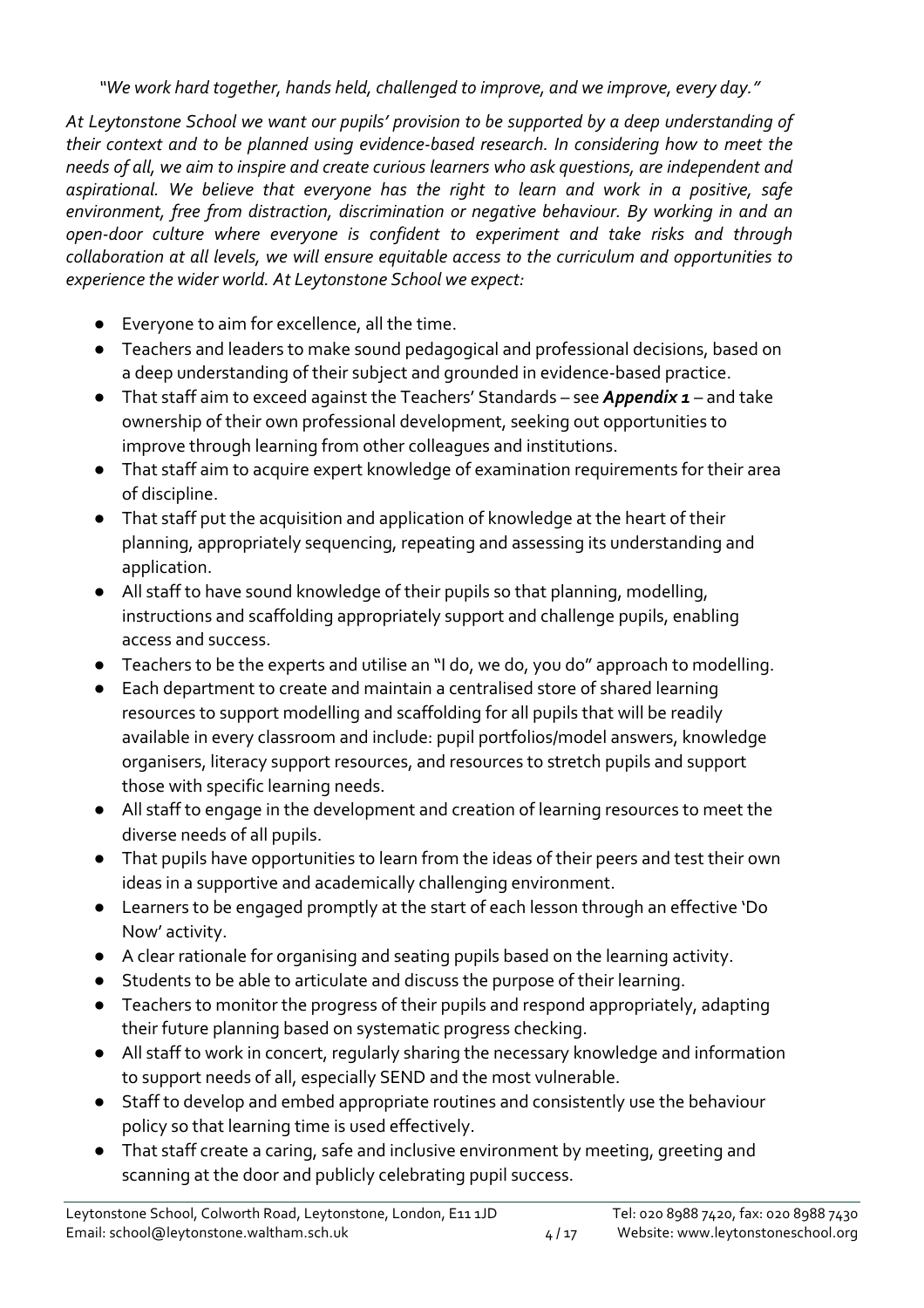Everyone to engage in a process of continuous learning, supporting one another to meet these expectations everyday through observation, feedback and being professionally curious.

# **4 Our Approach to Marking and Feedback**

*"We know that Rome was not built in a day; we dig deep, stick in our heels, and we make gains."*

*At Leytonstone School we believe that all adults should provide accurate, useful feedback to our pupils that will make a difference to their outcomes both academically and personally, emotionally and socially. At Leytonstone School we expect:*

- All adults working with pupils across the school to provide regular feedback to pupils, not only on formalised work but also daily interactions in the classroom.
- The professionals (departments, teachers and LSAs) to determine how feedback will be delivered in practice so that there is consistency in its application within departments – some ideas for effective approaches to feedback are located in *Appendix 2*.
- The marking of pupil work to inform the planning process and address misconceptions in the classroom.
- That feedback will lead to responsive activities planned by staff so that it has a direct impact on pupils' outcomes.
- That feedback should mean more work for pupils than teachers and time is dedicated for pupils to implement it in their learning.
- Class teachers to communicate the methods of feedback to their pupils and ensure that all pupils understand how to use the feedback to make progress.

# **5 Our Approach to Prepared Learning at Home**

*"We seek experiences which will broaden our horizons and we are equipped to manage the unknown."*

*We believe that preparatory learning at home:*

- Requires careful planning alongside the curriculum to enhance its delivery.
- Should be monitored by teachers for its efficacy.
- Should be challenging but appropriate, meaningful and varied, and always matched to pupil need.
- Should provide opportunities to promote independence and self-confidence.
- Encourage parental co-operation and support, involving them in the learning process.
- Practice, consolidate and extend the learning covered in class or prepare for new learning activities.
- Give pupils an opportunity to take ownership and responsibility for learning, developing subject-specific skills and knowledge.

# **6 Our Provision for Initial Training Education and Newly Qualified Teachers**

*"We are the future; we shine bright; we are powerful beyond measure."*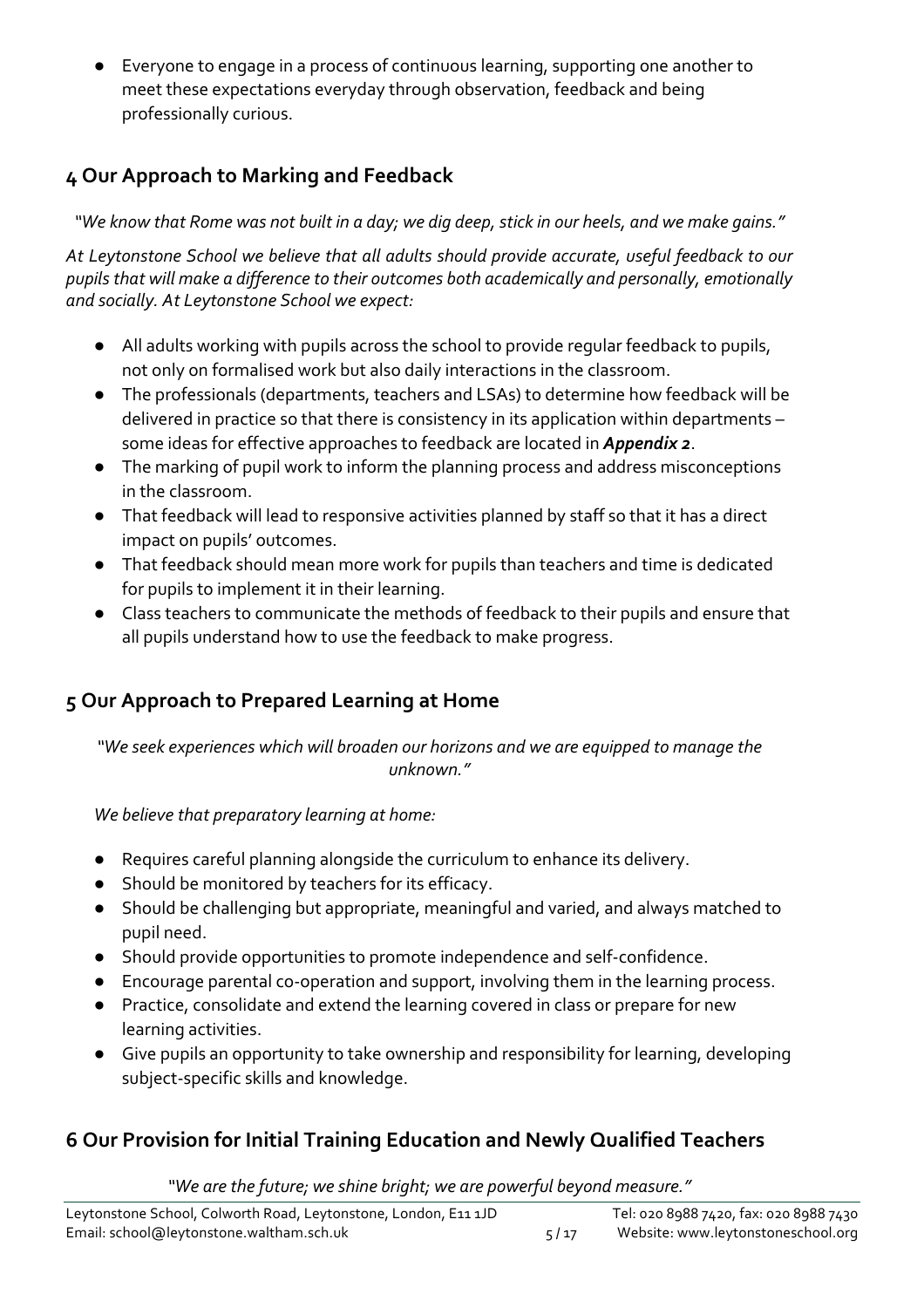*We are committed to building learning experiences for Initial Teacher Education (ITE) and Newly Qualified Teachers (NQT) by:*

- Building our ITE/NQT program around the DfE ITE framework and enshrining the principles and procedures as outlined by the school's Newly Qualified Teacher policy and DfE guidance.
- Providing high quality professional development through a calendared CPD program, scheduled and regular mentor meetings and specific training for mentors.
- Regularly observing and giving feedback matched to the Teachers' Standards, in individual lessons and in termly reviews.
- Making opportunities to regularly observe other colleagues and partnering with other institutions to provide contrasting experiences.
- Providing opportunities to engage with and complete academic research about teaching and learning.

# **7 Our Process for Monitoring and Improving the Quality of Teaching and Learning**

*"Every member of our community is dedicated to growth."*

*At Leytonstone School we recognize that no single snap-shot can inform the quality of teaching over time, and that it is necessary to triangulate evidence from multiple sources to gauge the effectiveness of our curriculum implementation. We believe in the first instance it is the class teacher's responsibility to monitor and evaluate the quality of teaching and learning in their classroom. The Head of Department is responsible for monitoring all teaching and learning within their particular curriculum area, while SLT will have the overall responsibility for the Quality Assurance of Teaching and Learning (QTLA) across the school. From time to time external advisors may be used to validate and support our monitoring.* 

*The following processes will be used to give feedback to staff:* 

- Learning walks with opportunities for reflective dialogue
- Observations with a pre-agreed focus
- Work scrutiny at department and whole school level
- Staff contributions to the work in departments
- Student voice and feedback
- Departmental review
- Peer-to-peer observation
- Mentoring partnerships
- Coaching to develop teaching and learning
- Performance Development Review

We are committed to maintaining a supportive and non-judgemental culture; however, we recognise that there are times when staff will require more proscriptive support. This may be directed by a Head of Department or from a member of SLT, and will be detailed in a support plan, which will not last longer than 6 weeks – see *Appendix 3*. Failure to make progress through a support plan may lead to formal capability. Please refer to the Appraisal and Capability policy for details about this process.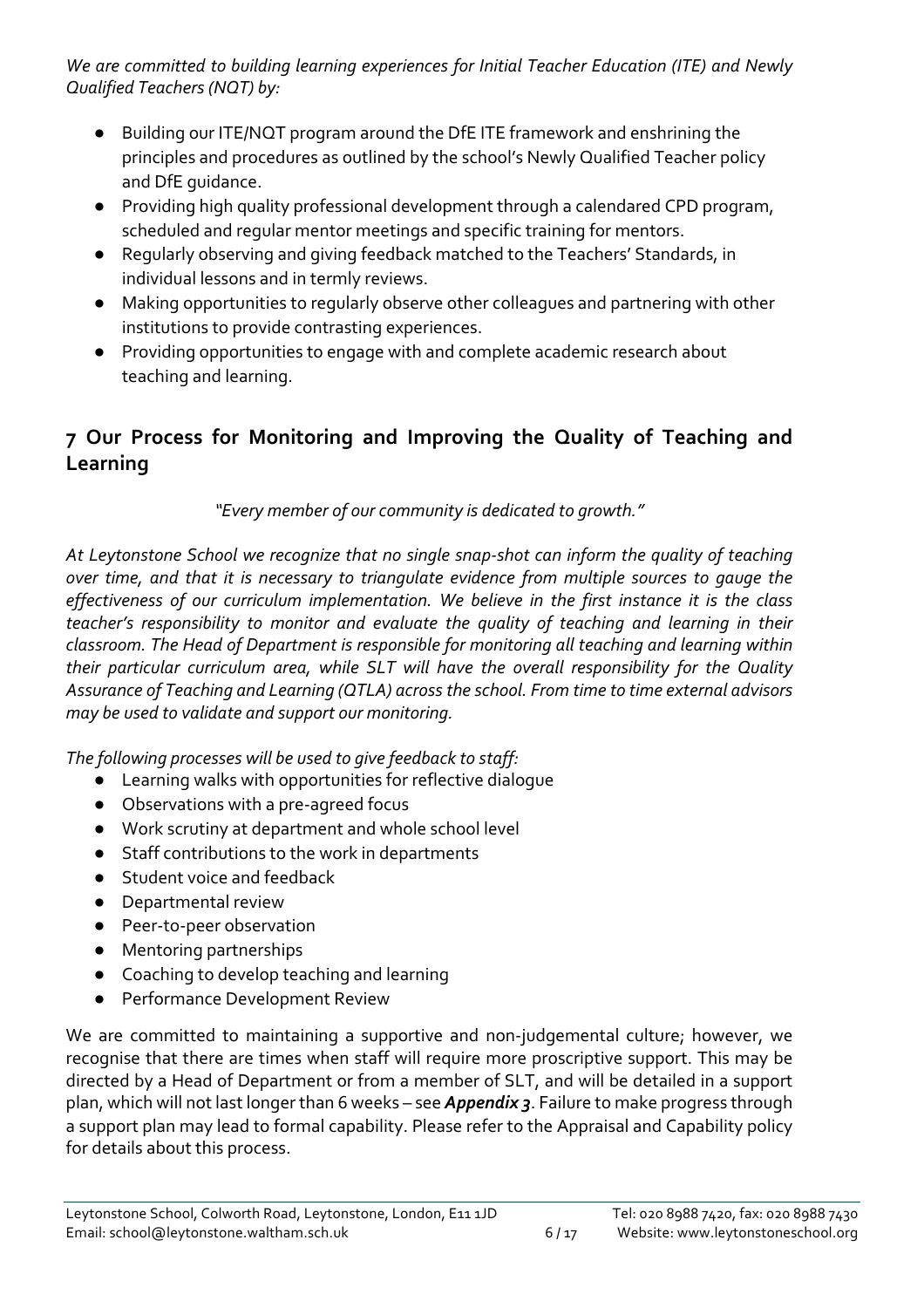At Leytonstone School we are committed to ensuring that all teachers are given opportunity to develop and share best practice. Firstly, through a rigours Performance Management schedule (PDR), where staff self-evaluate against the Teachers' Standards and set personal teaching targets for themselves that are closely linked to the School Improvement Plan (SIP). Secondly, through CPD, which is based on individual professional needs, the requirements of departments and whole school/national developments. We expect all our staff to support one another's development by delivering CPD, at least at the department level, to help improve teaching and learning across the school.

# **8 Our Implementation**

# *"As Leytonstone citizens we know what we want and we know how to get it."*

*At Leytonstone School we recognise there is no one right way to teach, and that each department will have unique pedagogical approaches to ensure effective implementation of their curriculum. We also recognise the need for there to be consistency of teaching and learning within departments. Therefore each department is expected to use this teaching and learning policy to create a department specific sub-policy which, will be reviewed annually and sets out:*

- The department's rationale or intent
- Any additional expectations not named in this policy
- The methods and frequency of marking and feedback employed by the department
- The rationale and approach used to support home and independent learning in each year group
- The process for monitoring and improving the quality of teaching and learning within the department

# Appendix I:

# **TS1** - **Set high expectations which inspire, motivate and challenge pupils**

# **Meeting the Standard:**

- $\epsilon$  Stimulating classroom environment and atmosphere with an established ethos and clear routines
- $\epsilon$  Professional conduct of both staff and pupils with appropriate language, tone and body language being modelled
- $\epsilon$  Having appropriate extension tasks to challenge individual pupils
- $\epsilon$  Tasks are planned to meet the needs of all ability groups to promote their progress
- $\epsilon$  Modelling is used to promote student success
- $\epsilon$  Students are challenged to respond using appropriate language
- $\epsilon$  Tone of voice and body language encourages motivation and shows genuine care about pupils
- $\epsilon$  Praise is relevant, specific and timely

# **Exceeding the Standard:**

- $\epsilon$  Student efficacy and self-belief is evident
- $\epsilon$  Students are motivated and determined to be successful
- $\epsilon$  Many actively seek to challenge themselves and take opportunities to stretch learning
- $\epsilon$  Pupils are able to work independently, self-regulate and can do so without prompting or direction
- $\epsilon$  Eager participation in lesson activities
- $\epsilon$  Students voluntarily facilitating and supporting the learning of others
- $\epsilon$  Students demonstrate an enquiry based attitude towards learning
- $\epsilon$  Peer assessment, verbal feedback and high expectations of one another are evident in lessons
- $\epsilon$  Academic language is used by pupils and reinforced by teachers
- € Pupils engage in conversations that demonstrate trust and feel comfortable challenging others' opinions in lessons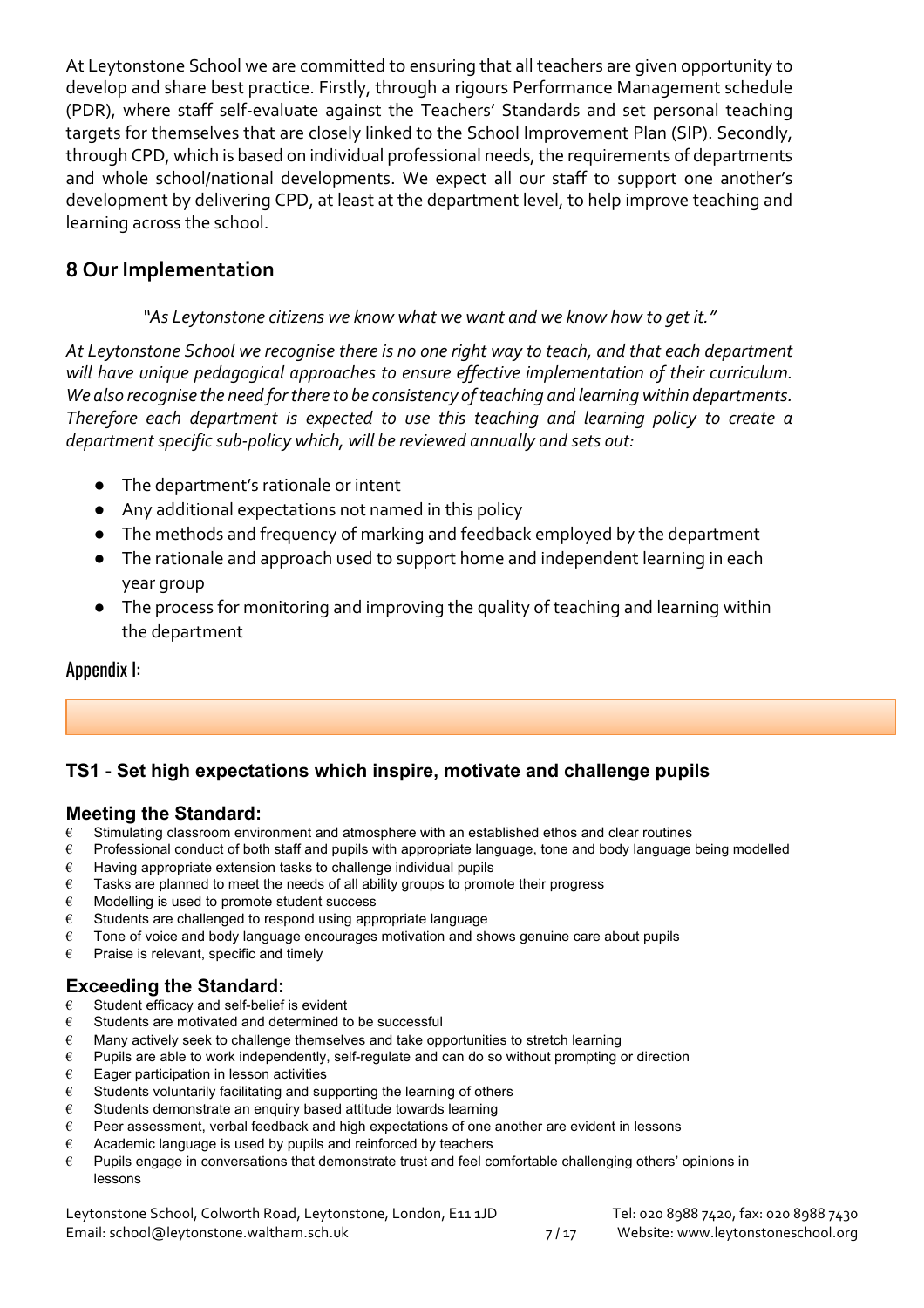- $\epsilon$  Mistakes are celebrated and discussed enabling a culture of risk taking
- $\epsilon$  Participation is celebrated but mistakes re challenged

# **TS2** - **Promote good progress and outcomes by pupils**

### **Meeting the Standard:**

- € Modelling/showcasing successful or outstanding work
- $\epsilon$  Praise used in lessons and appropriate awards given discussed with parents
- $\epsilon$  Class data shows relative progress is made by almost all pupils and assessment is used to inform aspects of planning and lesson implementation
- $\epsilon$  Teacher has a good understanding of all pupils' abilities and areas for improvement
- $\epsilon$  Teacher imparts subject specific learning habits and independent skills
- $\epsilon$  Home learning is used to address specific learning issues
- $\epsilon$  School praise and reward system used effectively and publicly
- $\epsilon$  Challenging use of keywords and academic literacy
- € Students are guided through success criteria
- $\epsilon$  Pupils work is marked in line with school's marking and feedback policy and appropriate feedback/targets and methods to improve are given to pupils and acted upon

# **Exceeding the Standard:**

- $\epsilon$  Many pupils make better than expected progress
- $\epsilon$  Prior knowledge of pupils is effectively applied in all aspects of lesson planning and implementation
- $\epsilon$  AfL + formative assessment is used to improve pupil progress
- $\epsilon$  Individually targeted home learning based on needs
- $\epsilon$  Pupils know and can discuss in depth their areas of strengths and weaknesses and how they can improve
- $\epsilon$  Many students are able to explain and use success criteria without direction from teacher
- $\epsilon$  Students are actively and personally invested in own progress
- $\epsilon$  Misconceptions within lessons are anticipated and planned for in advance
- $\epsilon$  Students capitalize on opportunities to respond to teacher feedback, both verbal and written
- $\epsilon$  Students are able to demonstrate metacognition when solving new problems

# **TS3** - **Demonstrate good subject and curriculum knowledge**

### **Meeting the Standard:**

- $\epsilon$  Appropriate resources chosen for lesson
- $\epsilon$  Use of keywords and academic language in lessons; no acceptance of poor verbal/written answers
- $\epsilon$  Questioning of pupils shows understanding of subject and is able to stretch and challenge pupils' understanding
- $\epsilon$  Teacher explains where/how topic fits with regards to whole curriculum
- $\epsilon$  Teachers challenge pupils' understanding to ensure there are no misconceptions
- $\epsilon$  Teachers are able to effectively communicate knowledge to pupils in a cohesive and cogent manner
- $\epsilon$  Teacher is able to effectively differentiate lesson activities and resources to deliver subject and impart knowledge
- $\epsilon$  Literacy and numeracy are integrated in planning where appropriate
- € Promotes subject specific learning habits and skills in lessons
- $\epsilon$  Teacher relates learning to develop individual and peer cultural capital
- $\epsilon$  Teacher's knowledge allows them to be flexible and agile in delivering planned learning

### **Exceeding the Standard:**

- $\epsilon$  Passion for subject is evident through teaching and conversations with pupils; Pupils are engaged and motivated to learn
- $\epsilon$  Pre-empting where pupils will struggle with understanding and be able to plan to teach and explore misconceptions
- $\epsilon$  Content of lessons is made relevant to pupils' worldview and opportunities are taken to link to real world context
- $\epsilon$  Teachers use a variety of questioning and AfL techniques to extend pupils' understanding
- $\epsilon$  Teacher models and uses academic language when speaking to pupils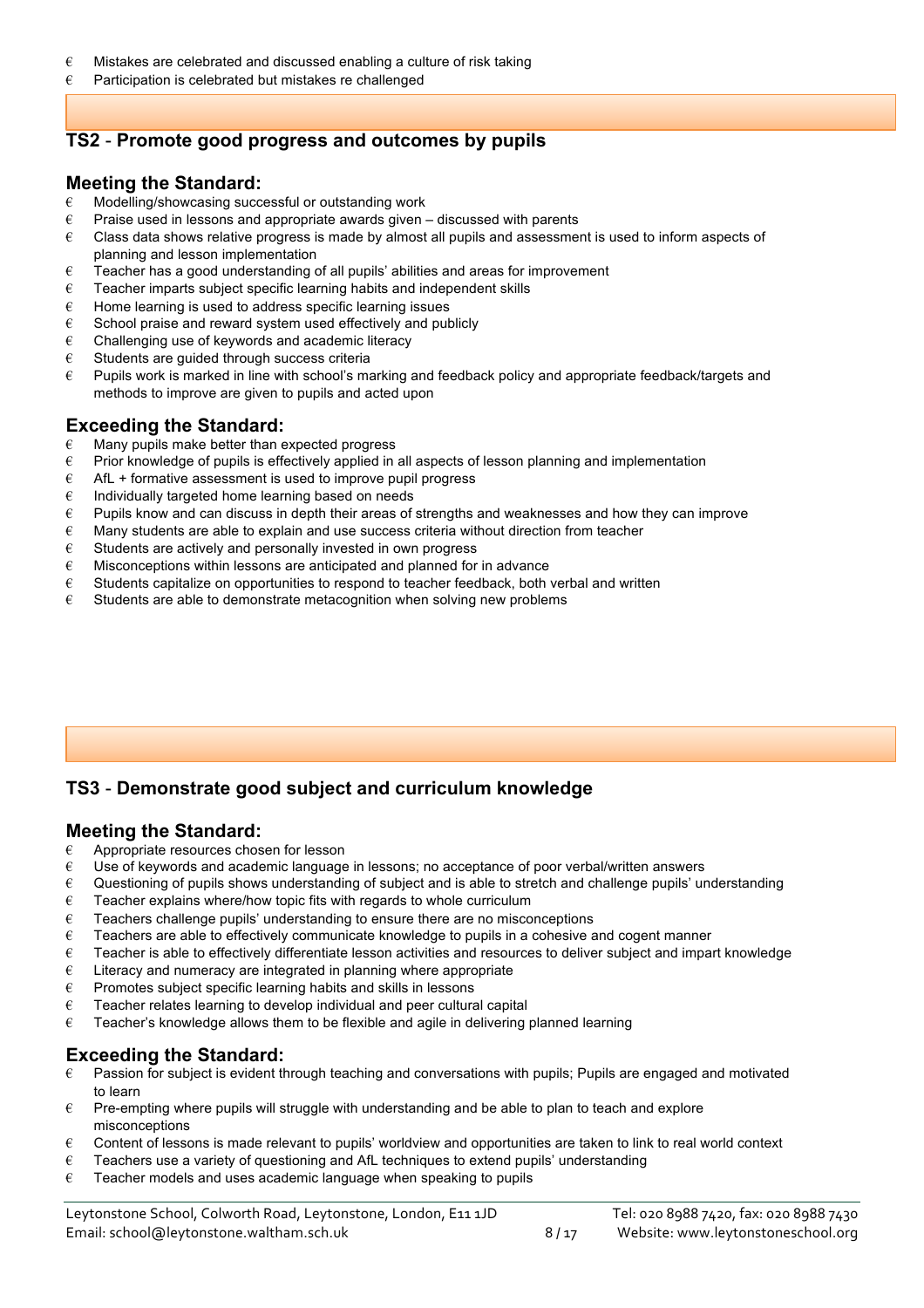- $\epsilon$  Regular peer observation and dialogue across curriculum
- $\epsilon$  Activities lend themselves well to developing deep pupil understanding and knowledge
- € Use of academic talks, lectures and information beyond curriculum/exam specifications to deliver learning episodes
- $\epsilon$  Familiarity with examiners reports and key areas of focus within subject and exam requirements

#### **TS4** - **Plan and teach well-structured lessons**

#### **Meeting the Standard:**

- $\epsilon$  Good planning with a conscious effort to assess students
- $\epsilon$  Lessons include challenges, scaffolding and opportunities for AfL
- $\epsilon$  H/L used to promote further learning and includes targeted or differentiated tasks
- $\epsilon$  Planning shows consideration of how lesson fits in with larger SOL or unit goals
- $\epsilon$  Pace and activities are suited to the needs of learners
- $\epsilon$  Teacher is able to adapt to the class and change the plan when necessary
- $\epsilon$  Pupils are engaged throughout the lesson; Pupils' interest is maintained
- $\epsilon$  Pupils leave with further knowledge and understanding
- $\epsilon$  Pedagogical choices suits the content/skills that is being delivered
- $\epsilon$  Content and skills are appropriate for year/stage and help pupils make progress
- € Academic and disciplinary literacy is considered in lesson
- $\epsilon$  Planning shows how learning can connect to life of student

#### **Exceeding the Standard:**

- $\epsilon$  Pupils' responses are routinely interrogated and rigorously checked for understanding and are targeted throughout lesson
- $\epsilon$  Time is used effectively so that pupils are focused on learning
- $\epsilon$  Lessons generate creative and well-reasoned, thoughtful responses, and inspire pupils
- $\epsilon$  Teachers anticipate for misconceptions and problems faced by specific pupils
- $\epsilon$  Not being afraid to deviate from the plan flexibility demonstrated and able to capitalize 'in the moment'
- $\epsilon$  Seamless transitions between activities
- $\epsilon$  Pupils understand how this lesson is a part of the 'big picture' planning process
- $\epsilon$  Teaching of the 'why' to help pupils contextualize knowledge
- $\epsilon$  Effective use of AfL both formative and summative
- € Pedagogical choices are effective at making content/skills meaningful
- $\epsilon$  Students are inspired to independently go away and learn more about a topic

# **TS5** - **Adapt teaching to respond to the strengths and needs of all pupils**

#### **Meeting the Standard:**

- $\epsilon$  Tasks are pitched at an appropriate level of challenge
- € Instructions are clear and modelled/demonstrated
- € Understanding of tasks are checked
- $\epsilon$  Range of support: one to one, peer, group where appropriate
- $\epsilon$  Lessons are planned in order for all students to access the learning
- $\epsilon$  Knowledge of class data e.g. SEN, PP, target groups
- $\epsilon$  Deployment of LSA is effective, when appropriate
- $\epsilon$  Student are engaged and completing tasks at anticipated pace
- $\epsilon$  Inclusion through a range of questing techniques
- $\epsilon$  Clear pathway to extend and challenge pupils with HAP
- $\epsilon$  Teacher uses time and scaffolding to support students effectively

# **Exceeding the Standard:**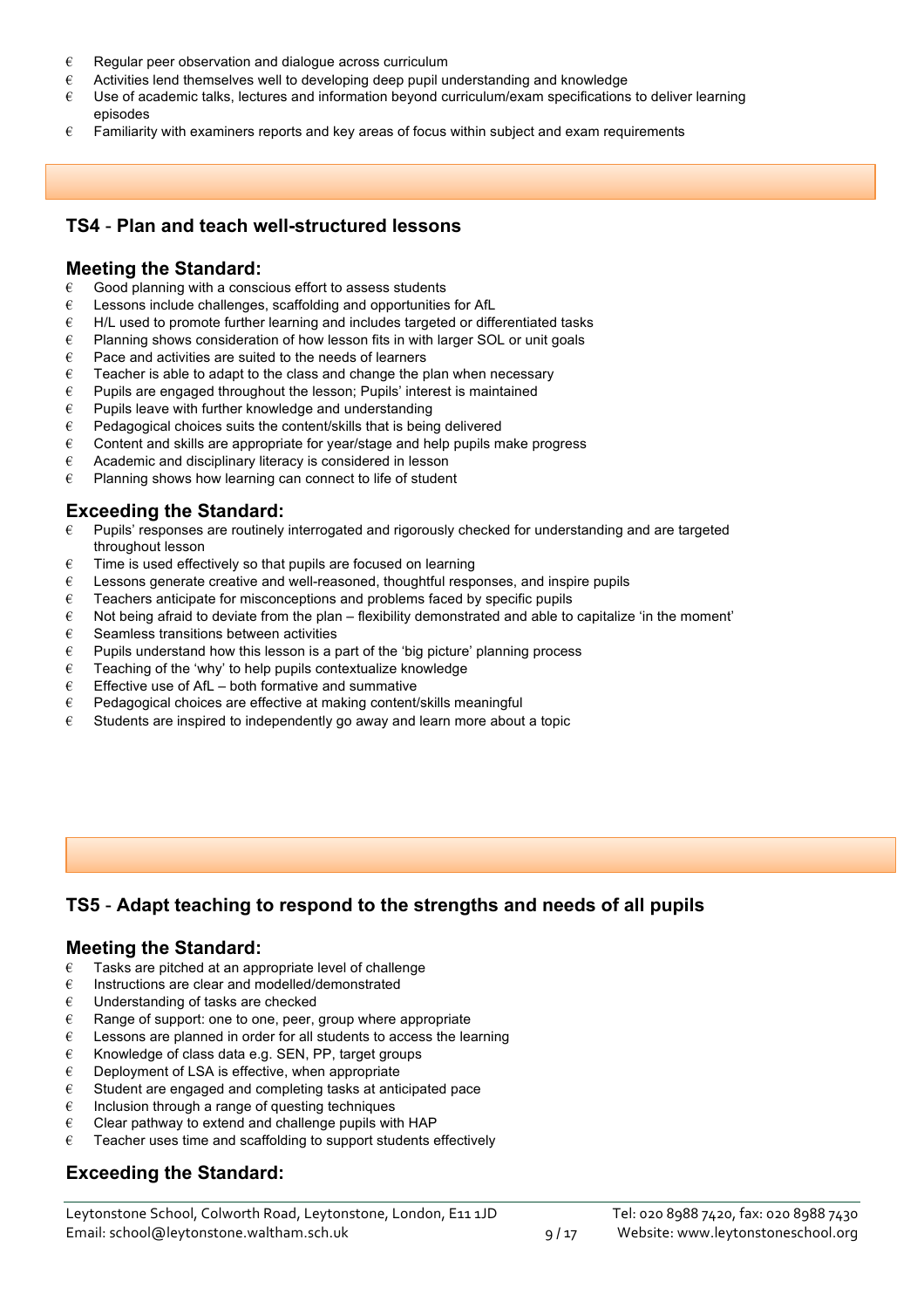- $\epsilon$  Lessons are consistently aimed at the top, with appropriate scaffolding and learning outcomes for all pupils to access
- € Targeted, informed and effective use of questioning
- $\epsilon$  Fffective use of growth mind-set to motivate and challenge pupils
- € All students are appropriately challenged
- € Personalised planning based on in depth knowledge of the students' data and needs
- € Highly responsive to individual students' needs (diverging from/adapting the plan) on the spot
- $\epsilon$  A culture is created where students support and challenger each other
- $\epsilon$  Pre-planned collaboration with LSA to improve SEN provision, where appropriate

### **TS6** - **Make accurate and productive use of assessment**

### **Meeting the Standard:**

- € Clear reference to relevant assessment objectives and skills is made in lessons
- $\epsilon$  Accurate use of statutory mark schemes
- $\epsilon$  Use of data to inform planning
- $\epsilon$  Variety of assessments are used: formative, summative, oral and/or practical
- $\epsilon$  Marking in accordance with the demands of the department
- $\epsilon$  Relevant data from data drops informs planning
- $\epsilon$  Appropriate use of formative and summative assessments
- $\epsilon$  A variety of types and appropriate use of feedback has been acted on to improve pupils' understanding
- $\epsilon$  Use of written and verbal feedback, individually, group or class

### **Exceeding the Standard:**

- $\epsilon$  Regularly using a variety of sophisticated AfL techniques e.g. analysing student exemplars
- $\epsilon$  Use a wide variety of methods for assessments
- $\epsilon$  Students proactively leading assessment discussion
- $\epsilon$  Students have the opportunity to critique answers appropriately
- $\epsilon$  Personalised intervention tailored to the needs of individuals
- $\epsilon$  Pupils understand AOs and/or specific disciplinary skills
- $\epsilon$  Pupils reflect on their progress and action feedback appropriately
- $\epsilon$  Past feedback is referenced as a means of improvement in each assessment
- $\epsilon$  All students know how to improve and what skills/knowledge areas they need to improve upon
- $\epsilon$  Students can peer and self-assess accurately

# **TS7** - **Manage behaviour effectively to ensure a good and safe learning**

#### **Meeting the Standard:**

- $\epsilon$  Expectations are established from the outset of lessons
- € Verbal and non-verbal behaviour management strategies are used to maintain appropriate behaviour for learning
- € Public and specific praise is used alongside private sanction; Use of rewards system is at the forefront of behaviour management
- € Clear classroom routines
- $\epsilon$  Consistency in the management of behaviour
- $\epsilon$  Creating opportunities for praise, which is relevant, specific and timely

Leytonstone School, Colworth Road, Leytonstone, London, E11 1JD Tel: 020 8988 7420, fax: 020 8988 7430 Email: school@leytonstone.waltham.sch.uk 10 / 17 Website: www.leytonstoneschool.org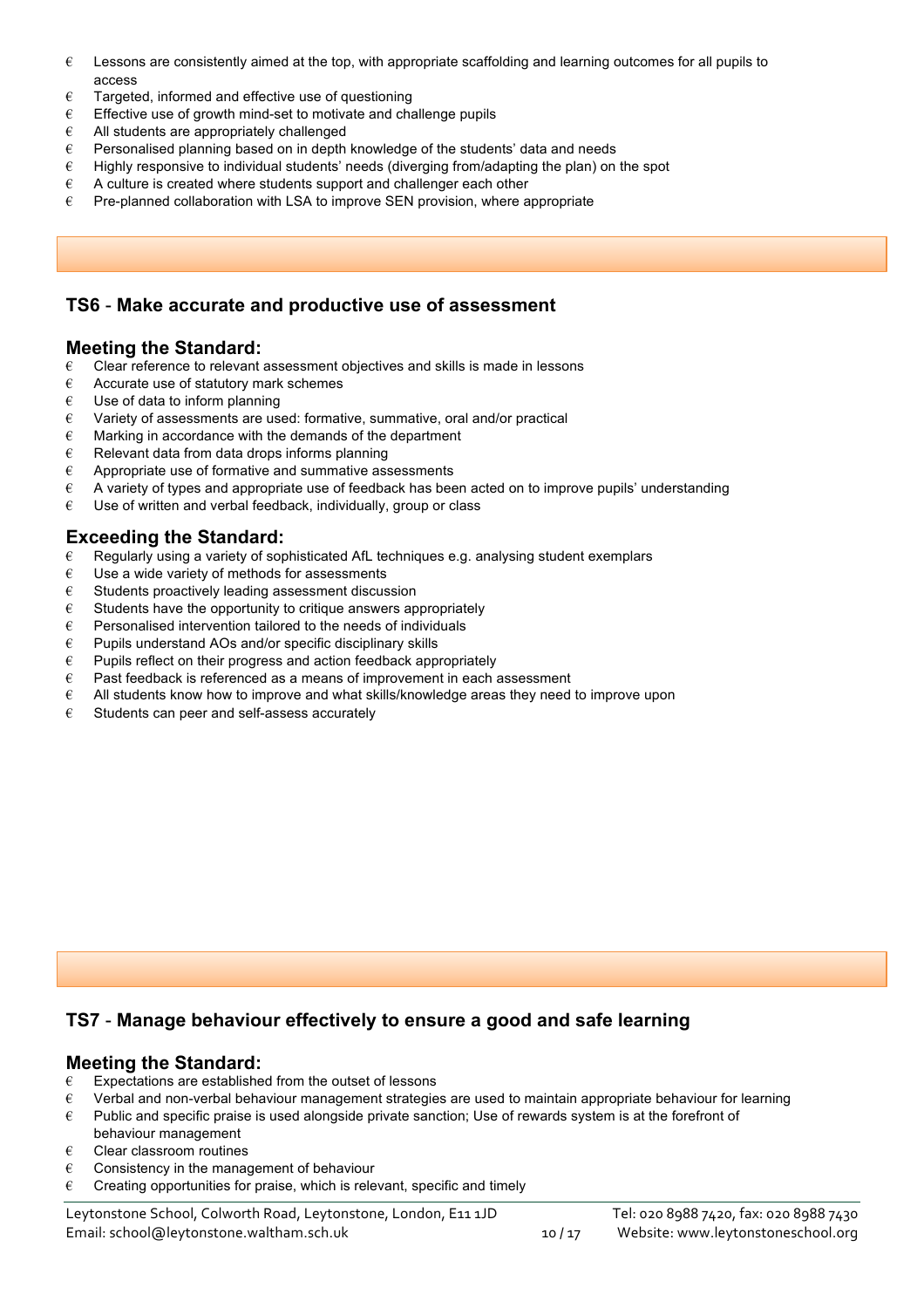- $\epsilon$  Tone of voice and body language encourages motivation and shows genuine care about pupils
- $\epsilon$  Lesson activities and planning promote positive interactions between pupils
- $\epsilon$  Professional conduct of both staff and pupils with appropriate language, tone and body language being modelled
- $\epsilon$  Clear rapport between students and teachers

### **Exceeding the Standard:**

- € Highly effective embedded routines
- $\epsilon$  Being scrupulously consistent and positive despite typical barriers to mood
- $\epsilon$  Proactively finding behaviour management strategies from other teachers
- $\epsilon$  Students promote higher expectation amongst peers
- $\epsilon$  Students sensibly award praise and APs to each other
- $\epsilon$  Deep mutual respect is evidence between pupils and teacher and relationships are well developed and maintain by everyone in the classroom

# **TS8** – **Fulfilling Wider Professional Responsibilities**

#### **Meeting the Standard:**

- $\epsilon$  Develop effective professional relationships with colleagues, knowing how and when to draw on advice and specialist support
- $\epsilon$  Deploy support staff effectively
- $\epsilon$  Effectively discharging form tutor responsibilities
- $\epsilon$  Take responsibility for improving your own teaching through appropriate professional development
- $\epsilon$  Communicate effectively with parents with regard to pupils' achievements and well- being
- $\epsilon$  Teachers must have proper and professional regard to the ethos, policies and practices of the school in which they teach, and maintain high standards in their own attendance and punctuality
- $\epsilon$  teacher conduct demonstrates a highly professional approach to teaching, understanding and demonstrating that their own conduct is appropriate at all times
- $\epsilon$  Teacher is on time for all beginnings and ends of days, meetings, lessons
- $\epsilon$  School/ colleagues always informed of and reasons for any non-attendance in the school day or other professional meetings and responsibilities in line with policy
- $\epsilon$  Language and dress are professional and in line with the school's code of conduct
- $\epsilon$  Apply school policies at all times, e.g. health and safety, risk assessments before trips; behaviour policy, etc.

# **Exceeding the Standard:**

- $\epsilon$  Make a positive contribution to the wider life and ethos of the whole school
- $\epsilon$  Leading staff training sessions
- $\epsilon$  Peer mentoring/coaching
- $\epsilon$  Developing and contributing to development of SoW, policies
- $\epsilon$  Engaging in enrichment activities planning/leading/organising to include after- school activities, residentials, whole school events, home/school events, clubs, fairs, community and charity events
- $\epsilon$  Developing a whole school area
- $\epsilon$  Mentoring trainees
- $\varepsilon$  Involvement with governors; PTA
- $\epsilon$  Running an extracurricular activity, team, or club
- $\epsilon$  Supporting the development of others' teaching and learning through mentoring or coaching
- $\epsilon$  Delivering whole school CPD
- $\epsilon$  Being involved in a working party to improve school policy and/or working conditions

### Appendix II:

### **What might efficient, effective written feedback look like?**

The process of writing out comments is laborious, repetitive and time-consuming; avoid it where possible. Many experienced teachers do this by anticipating the kinds of comment they would need to write in books/on work, making a list of these predictions and assigning each a number/letter. When you encounter a situation where one of your pre-prepared comments needs applying, simply write the assigned number instead. Where possible it can help if the 'comment' is phrased as a question (this has the twin advantages of being more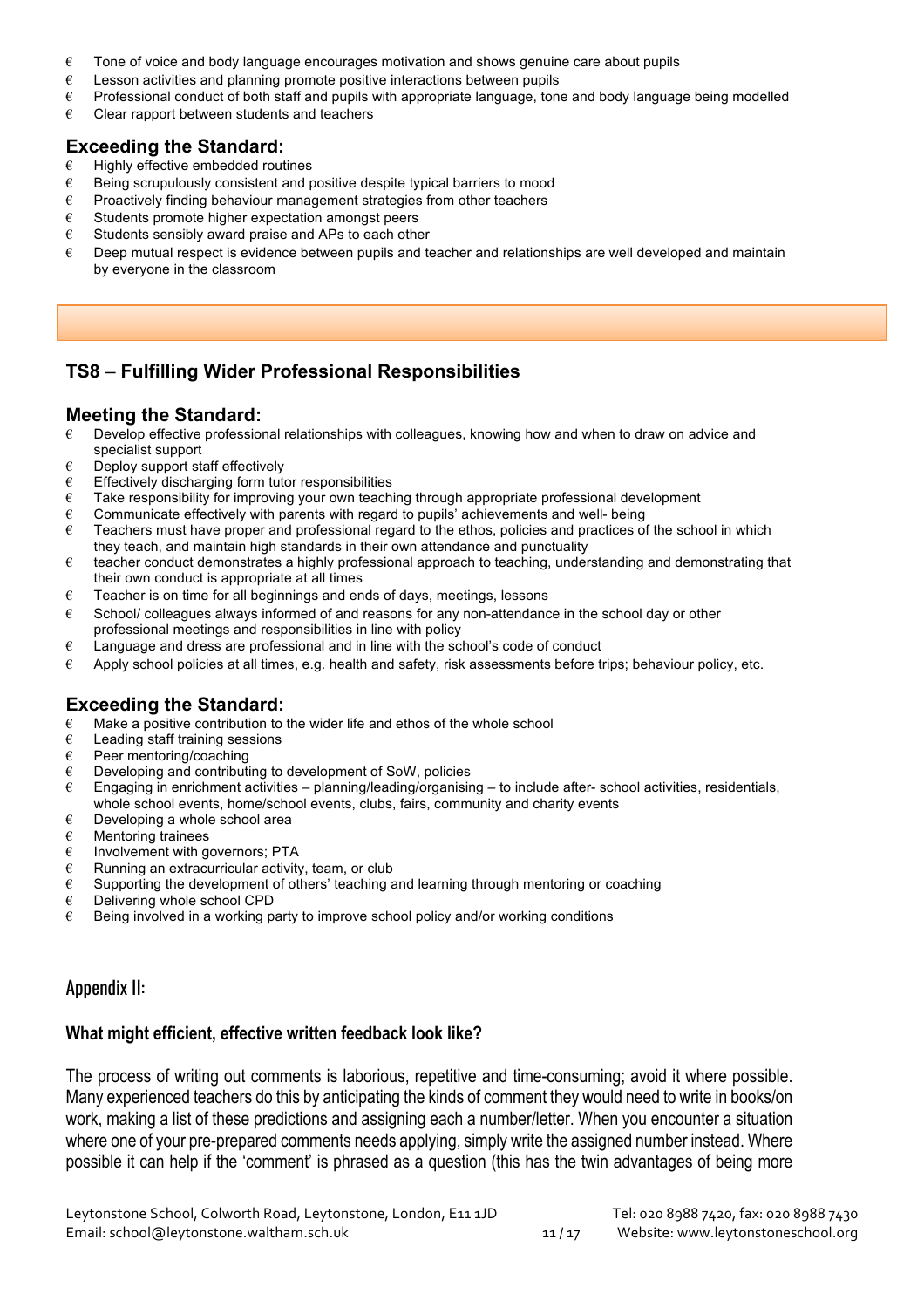palatable for students to read and inviting them to consider possible answers: How could you…? Why did you…? Is there another way to…? etc.)

Then, when the work is returned to the students, simply display the comments along with the relevant number and ask the students to write out the comments themselves. For example:

- 1. How could you use verbs to change the effect of this sentence?
- 2. How might you avoid starting each sentence with 'I' or 'The'?
- 3. Can you find a way of rewriting these sentences without 'and' or 'but'?
- 4. How could you vary your sentence structure here?
- 5. How else could you connect this paragraph?
- 6. What vocabulary could you use here instead? Suggest three other examples…

Alternatively, this process can be realised by noting down the different comments as you work your way through a set of responses. If you come across a mistake or misconception you hadn't anticipated, simply add it to the list. Some teachers using this method prefer to use symbols rather than numbers.

As well as saving time, this method also increases the likelihood students will process your feedback as they are recording it. Cognitive load can be decreased by placing the number next to the mistake or increased by putting them at the end of the piece or work as appropriate. The trick is to make students work as hard as possible – use your professional judgement to determine what's possible for the students you teach.

Of course, after writing out your feedback, students need to be given time to respond. As they do this, you could take the opportunity to talk to them about their work: "I was really pleased to see that you…" or "Can you tell me why you didn't…?" or "Tell me more about what you were thinking here…" This time for conversation is the space where relationships are forged and epiphanies sometimes happen.

# **Marking, feedback and workload**

Sadly there is no magic formula to drastically reduce the impact on teacher workload and improve the effectiveness of feedback for pupils. However, the following 'fine-gains' in terms of giving written feedback may be useful for teachers to bear in mind:

- Whole-class oral feedback is an efficient system for managing student progress between assessments
- Using learning conversation stickers is an efficient way of acknowledging students' work when giving verbal feedback
- Using Leytonstone feedback stickers forces a limitation on the amount of feedback teachers need to write, and may therefore be a more efficient way of providing written feedback
- Using coded or numbered feedback may reduce the time taken to write out targets. Research suggests that there is no difference between the effectiveness of coded or non-coded feedback. providing that students understand what the codes mean. However, the use of generic targets may make it harder to provide precise feedback.
- Limiting the amount of targets given to students (to e.g. one at a time) is more time efficient and avoids cognitive overload for the students processing them
- Using explicit success criteria in setting and marking assignments can be more efficient because it makes marking more selective, particularly if highlighting is used.
- Choosing only one area of a students' work to mark, drawing a box around it, and marking it well and in detail.
- Using a '+', '-', or '=' to judge relative improvement from a previous piece of work.
- Giving pupils a specific target to meet in a piece of learning, and simply commenting where they 'met' or 'not yet' met that specific target.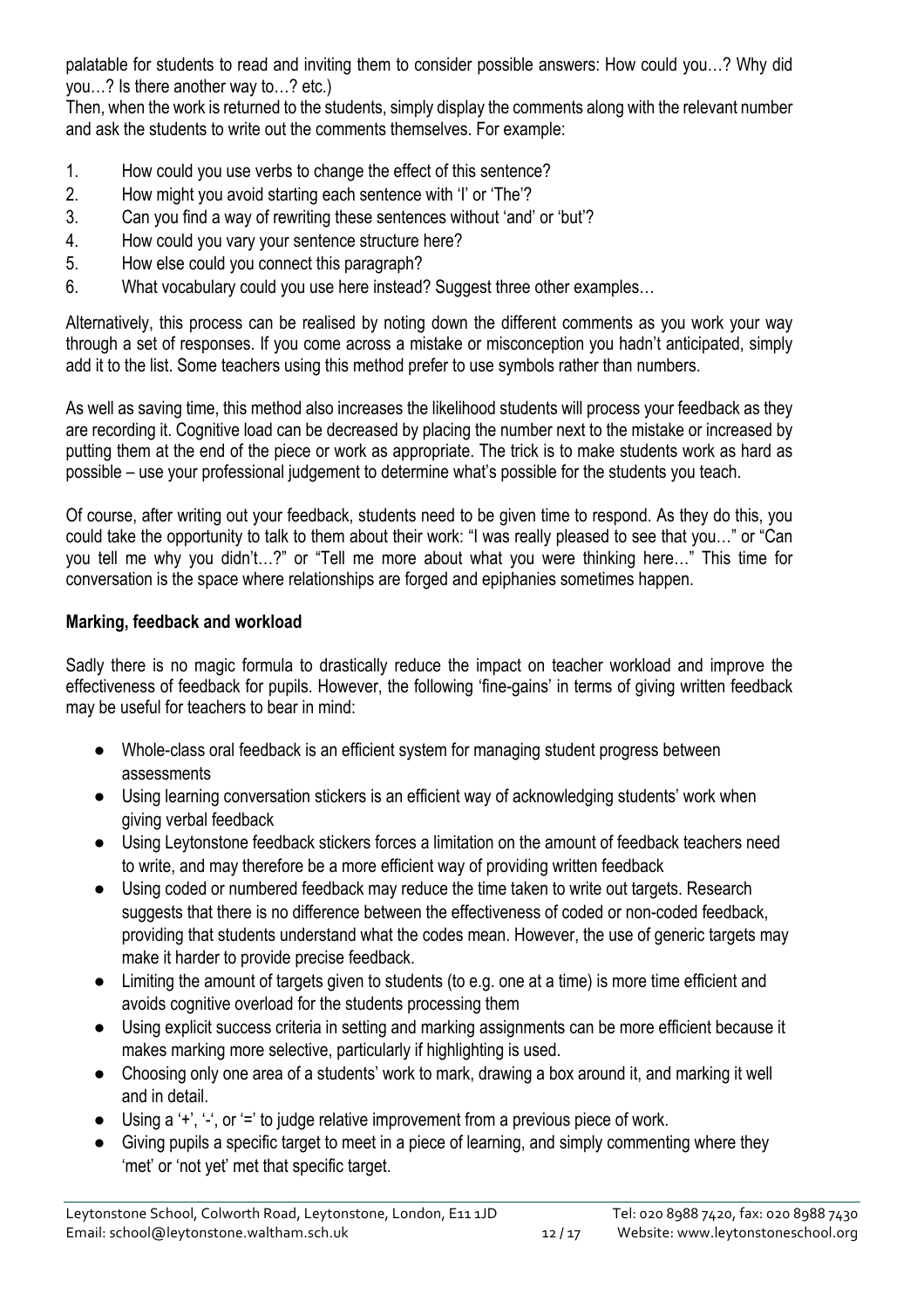● Providing 'live' commentary during circulation in an activity, having pupils record the target/task set by the teacher.

In addition, work needs to be done to help students understand and appreciate the value of oral or nonwritten feedback, and for all stakeholders to be clear that this is a valuable method of giving student feedback which is supported by research evidence and valued by the school.

However, there is a further need for more study so that teachers have better information about the most effective (written) marking approaches, in particular:

- Testing the impact of marking strategies which are primarily based on formative comments and which rarely award grades
- Investigating the most effective ways to use class time for students to respond to marking
- Comparing the effectiveness of selective marking that focuses on a particular aspect of a piece of work to thorough approaches that focus on spelling and grammar, in addition to subject-specific content
- Testing the impact of draft marking building towards one final piece of work as a sustainable way to improve skills in a particular subject.

**Ways to reduce workload and increase impact**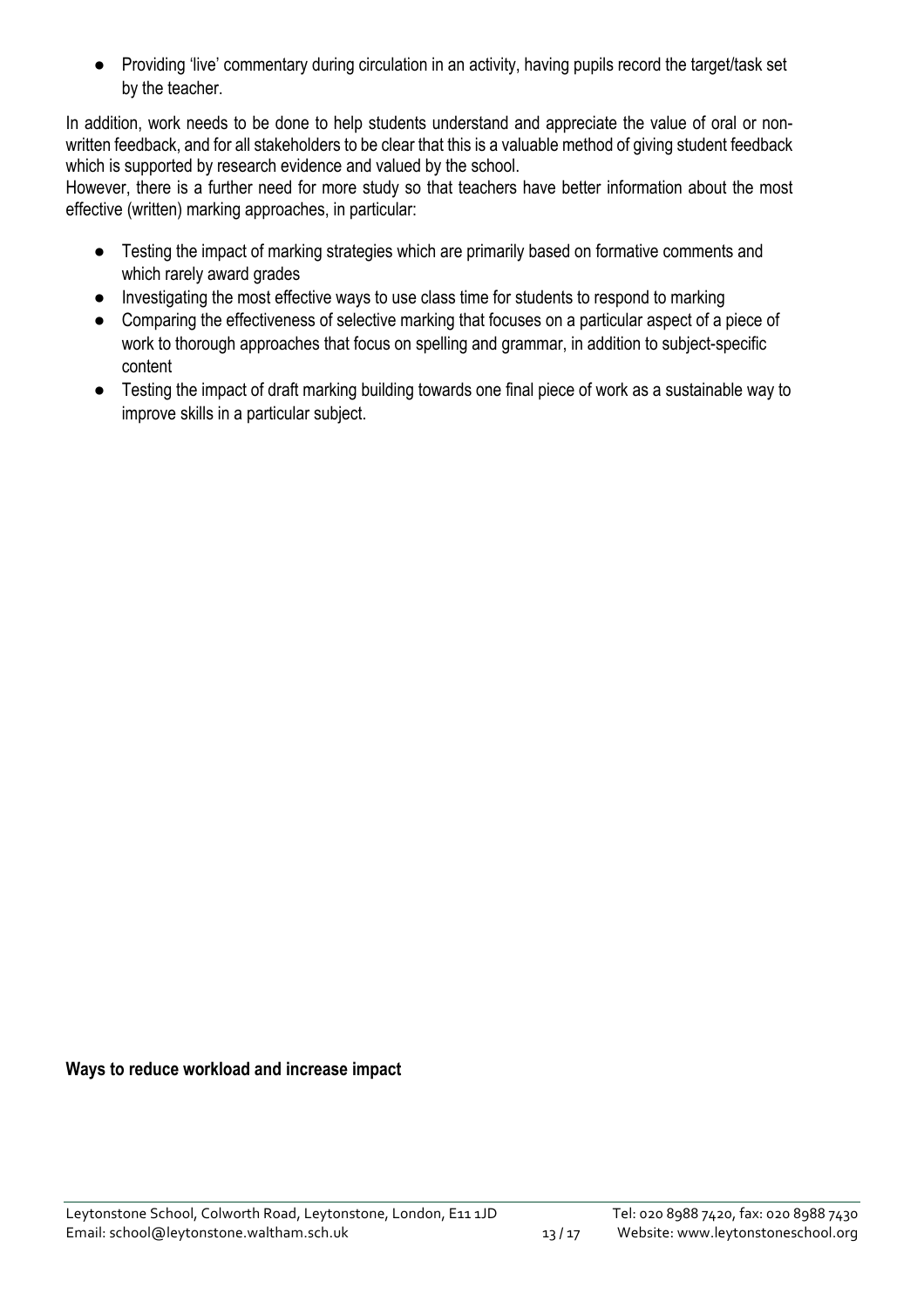| Instead of                                                                                                                   | The teacher                                                                                                                                                                                                                                                                                                                                                                                                    | The student                                                                                                                    |  |
|------------------------------------------------------------------------------------------------------------------------------|----------------------------------------------------------------------------------------------------------------------------------------------------------------------------------------------------------------------------------------------------------------------------------------------------------------------------------------------------------------------------------------------------------------|--------------------------------------------------------------------------------------------------------------------------------|--|
| Writing annotations in the<br>body of a piece of work and<br>giving an overall comment                                       | Only writes annotations in the body of<br>the work.                                                                                                                                                                                                                                                                                                                                                            | Writes an overall review highlighting<br>two strengths and one area for<br>improvement                                         |  |
| Writing annotations in the<br>body of a piece of work and<br>giving an overall comment                                       | Only writes an overall comment.                                                                                                                                                                                                                                                                                                                                                                                | Annotates areas of the work where the<br>areas of strength are apparent and<br>where improvements need to be made              |  |
| Writing extensive comments                                                                                                   | Only gives one strength and one possible<br>improvement;<br>WWW:<br>EBI:                                                                                                                                                                                                                                                                                                                                       | Works to "Close the Gap" on the one<br>issue identified                                                                        |  |
| Writing 'well done you have'<br>next to good aspects of the<br>work                                                          | Puts a double tick next to the best parts<br>of the students work                                                                                                                                                                                                                                                                                                                                              | Adds the reasons for the double ticks                                                                                          |  |
| Marking every question in<br>detail                                                                                          | Only marks the highlighted questions in<br>detail. There is no expectation that all<br>class notes will be marked. Check your<br>area policy and mark tasks where your<br>marking will have an IMPACT!                                                                                                                                                                                                         | Marks (or peer marks) the work before<br>it is submitted, highlighting the two<br>areas where they would most like help        |  |
| Writing the same explanation<br>on every piece of work when<br>the same mistake is made by<br>many students                  | Goes over this question in class                                                                                                                                                                                                                                                                                                                                                                               | Writes their own correct answer                                                                                                |  |
| Writing out a full solution<br>when a student gets a<br>question wrong                                                       | Writes a hint or the next step                                                                                                                                                                                                                                                                                                                                                                                 | Completes the correction                                                                                                       |  |
| Correcting work when a<br>student makes a little mistake                                                                     | Writes WWWT? (What's wrong with<br>this?)<br>Or RTQ! (Read the question!)                                                                                                                                                                                                                                                                                                                                      | The student makes their own correction                                                                                         |  |
| Marking only extended pieces<br>of work                                                                                      | Reviews in class students' initial plans for<br>this work prior to marking the extended<br>piece of work                                                                                                                                                                                                                                                                                                       | Does not hand in rubbish!                                                                                                      |  |
| Giving back work and moving<br>straight onGive students -<br>time to Close the Gap to make<br>all that marking time worth it | Departments have lots of strategies for<br>giving students specific skills to work on.<br>A way of starting this can be if teacher<br>asks students to "put a tick next to my<br>comment if you know how to improve<br>and a ? if you don't". This can be a first<br>step to engagement. Paired work to<br>resolve some of the ? prior to asking you<br>for guidance is good practice and reduces<br>workload. | Students read and start to engage with<br>marking before working on the "Close<br>the Gap" task the teacher has<br>identified. |  |

# **What can students do before they hand their work in for marking?**

Another way of improving the quality of learning and making our marking and feedback a more streamlined process is by thinking about what we ask students to do before they submit a piece of work for assessment:

Most discussions of assessment start in the wrong place. The most important assessment that goes on in a school isn't done to students but goes on inside students. Every student walks around with a picture of what is acceptable, what is good enough. Each time he works on something he looks at it and assesses it. Is this good enough? Do I feel comfortable handing this in? Does it meet my standards? Changing assessment at this level should be the most important assessment goal of every school. How do we get inside students' heads and turn up the knob that regulates quality and effort.<sup>1</sup> Here are some strategies that raise the expectations for students before work is submitted to be marked:

 $1$  Ron Berger, An Ethic of Excellence (Portsmouth, NH: Heinemann Educational Books, 2003), p.103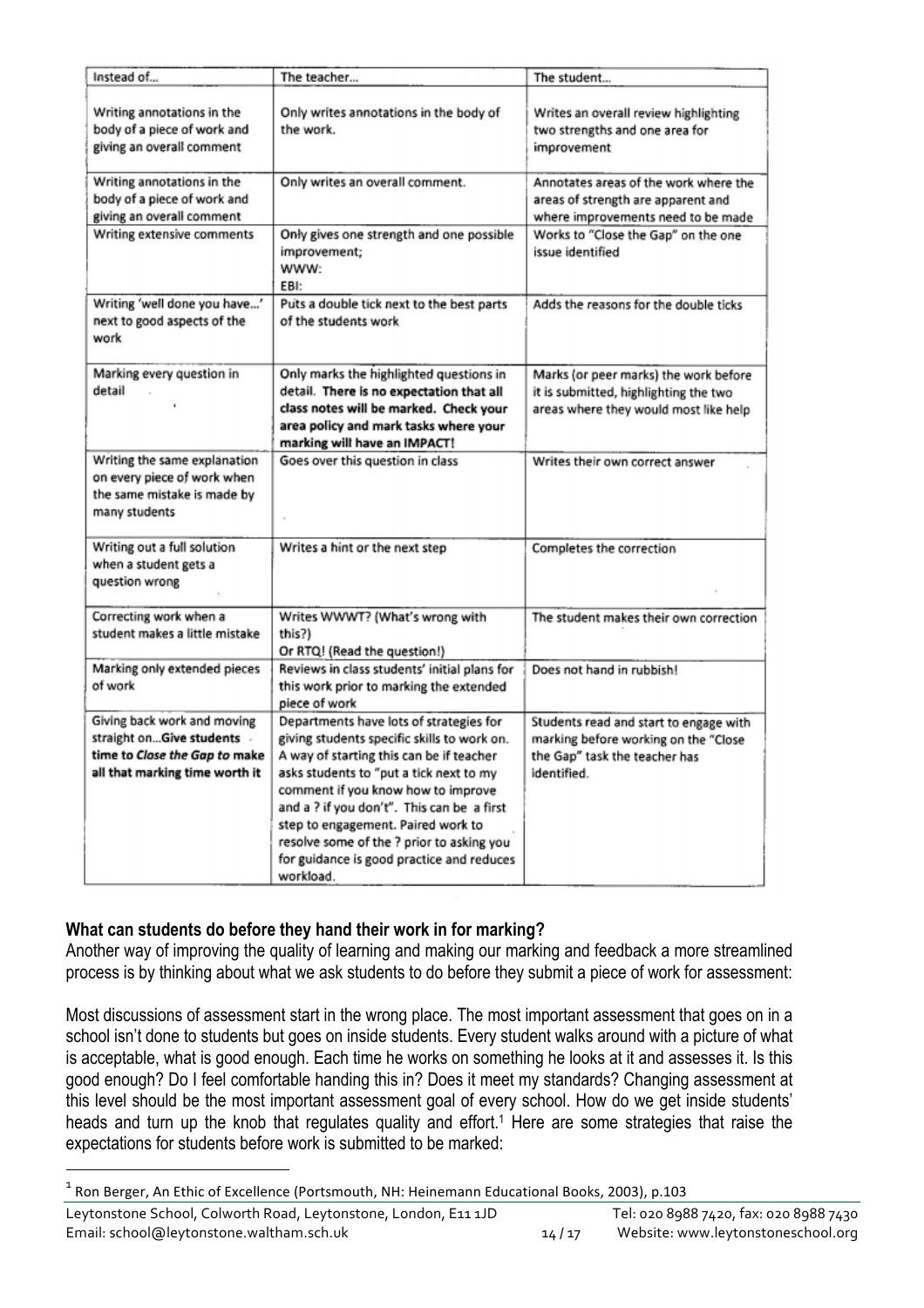### **1. Do not accept substandard work**

We need to create and maintain a culture of challenge and high expectations in our classrooms. It is therefore important to communicate to students that we will not accept "sloppy" work. It may bring some logistical problems, but there are occasions where we could give a pupil a "redraft" deadline to improve the structure and presentation of their work. Of course this relies on us knowing our students and what represents "sloppy" work for each of them.

# **2. Proof reading and editing (by the students)**

If we are going to be assessing a piece of written work, then it will be beneficial to give pupils time to proof-read and correct it. They may need dictionaries to check words they may have spelt incorrectly. They can also re-read their work so it flows and makes sense. This will cut down on the number of literacy corrections we need to make and can also lead to better content being handed in.

# **3. Triple Impact Marking**

Before handing in their work, pupils could self-assess against the success criteria for their task. These criteria might have been shared at the start of the task or only revealed once the work has been completed. Pupils then highlight the bits of work that they are proud of and explain how they have met the success criteria. The teacher then takes in the work and comments on the selfassessment of the student. The teacher then gives pupils a task based on the parts of the success criteria they did not meet (the task could be a redraft, a partial redraft or something else completely). Pupils then complete the follow-up task. Alternatively, triple impact marking could be self-assessment against success criteria, peer assessment against success criteria then finally teacher assessment against success criteria.

# **4. Pupils use a "pre-flight checklist" when completing their work**

It is clear that the provision of quality success criteria is key to effective assessment. In his book "Embedded Formative Assessment" Dylan Wiliam refers to an example in an Art lesson where students determined seven criteria for a successful portrait of a face. The success criteria were numbered and simply ticked if met or crossed if requiring further attention – just like a pre-flight checklist. As well as being suitable for peer and self-assessment, this technique takes up very little teacher time, whilst still leaving plenty of work for the student to do.

# **i. Self and peer assessment (and Gallery Critique)**

The distinction between self or peer marking and self or peer assessment is as important as the distinction for ourselves. Self or peer marking is when students (or their peers) check and mark work which is either right or wrong. This could be answers to questions, a cloze exercise or a maths problem like addition. It makes sense both in terms of instant feedback to the students (and the teacher) to ask students to mark this type of work themselves.

Self or peer assessment on the other hand is when students (or their peers) assess a piece of work against explicit success criteria. This is similar to how we as teachers would assess their work against these criteria during book marking. Self and peer assessment is a very valuable process because by sharing and exemplifying success criteria we are sharing what excellence looks like. The success criteria may have been given by the teacher or constructed in discussion with the class.

The students are not the experts when it comes to assessment. This is why the process must be crystal clear and explicitly modelled. This process must be constantly reinforced so students are clear what the success criteria are and what constitutes "success" against the success criteria. It is good idea for a "dummy" piece of work to be displayed on the board to be critiqued by the teacher (in discussion with the class) against the success criteria. This modelling process will help pupils understand why and how to assess.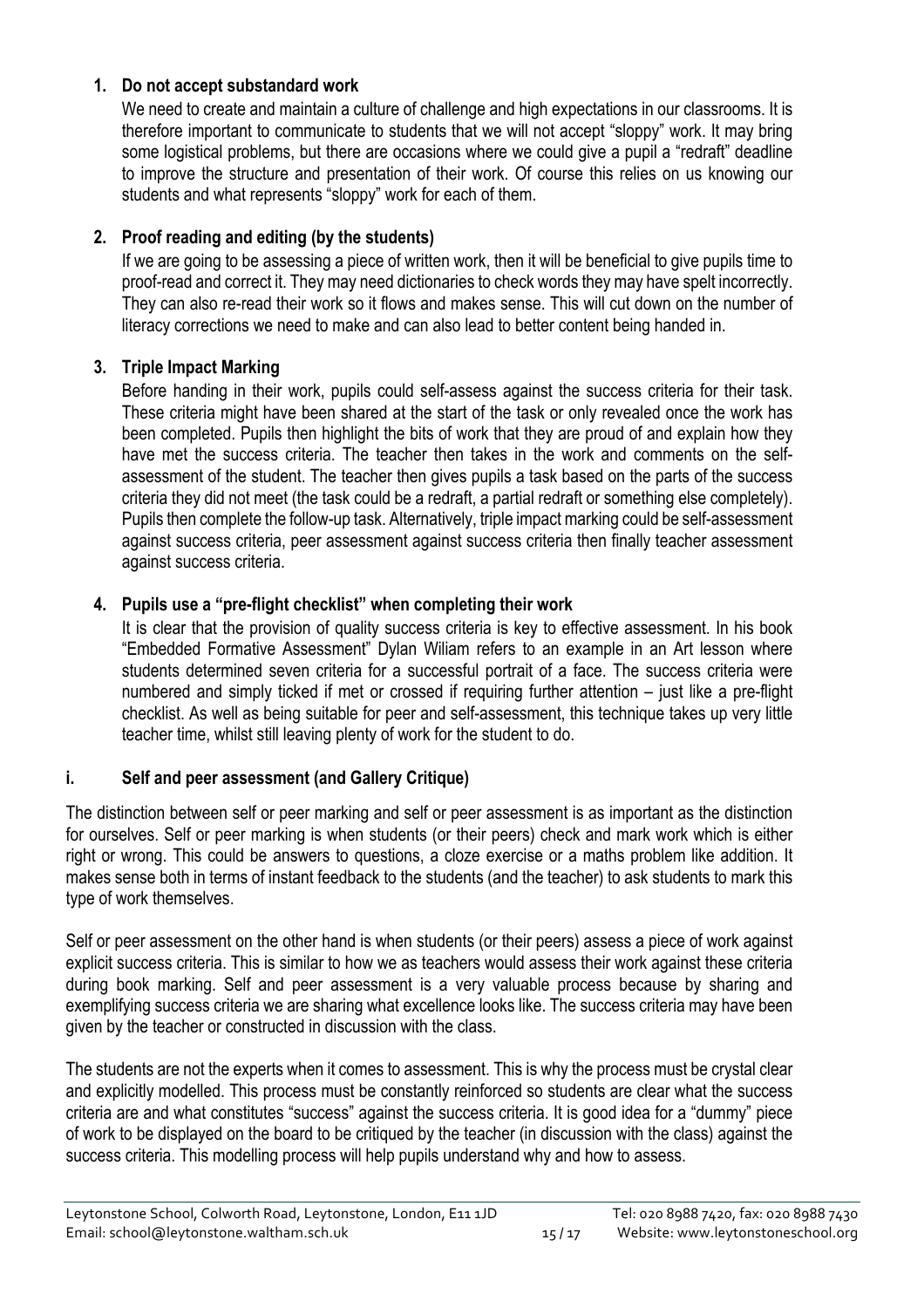Students may not always understand and value peer and self-assessment, so we must clearly communicate why we are doing it. It is not to save us time because we don't have to mark the work (although this is true)! We ask them to peer and self-assess to give them instant feedback, to give them the opportunity to see their peers' work (sharing excellence) and to help them see what meeting success criteria actually looks like so they can build this into their future learning.

When peer assessing, students need to stick to the following 3 rules:

- 1. **Be kind:** All comments should focus entirely on the work. No personal comments at all. No sarcasm or put downs. The comments can be challenging but the creator of the work should feel that the feedback is work orientated and be happy to receive it. 'Hard on content, soft on people.'
- 2. **Be specific:** Refined and precise dialogue with detailed explanations on positives and steps to improve. Comments should explain exactly what needs to be worked on (like a set of instructions) which the writer can simply take away and use. The success criteria need to be referred to.
- 3. **Be helpful:** If the comments don't benefit the work, the learning, the learners or the class, then don't share it. Everything you provide feedback on is there to help make the work better.

The main issue with peer assessment is that some students will give better feedback than others (particularly at KS3 as they get used to the process). One way around this is to employ "Gallery Critique" as the format of peer assessment. In essence, pupils will have their work assessed (against the success criteria) by at least three of their peers. This gives a number of benefits:

- Students get to see more than just one piece of work. This means they are more likely to see excellent work.
- Students get feedback from a number of their peers and, even if one pupil has struggled to give specific feedback, there should be something more constructive from one of the other assessors.
- Students get to see how others have peer assessed and this extra modelling should help in how they assess (just watch that they don't copy what others have written).

# Appendix III:

**Leytonstone School Support Plan**